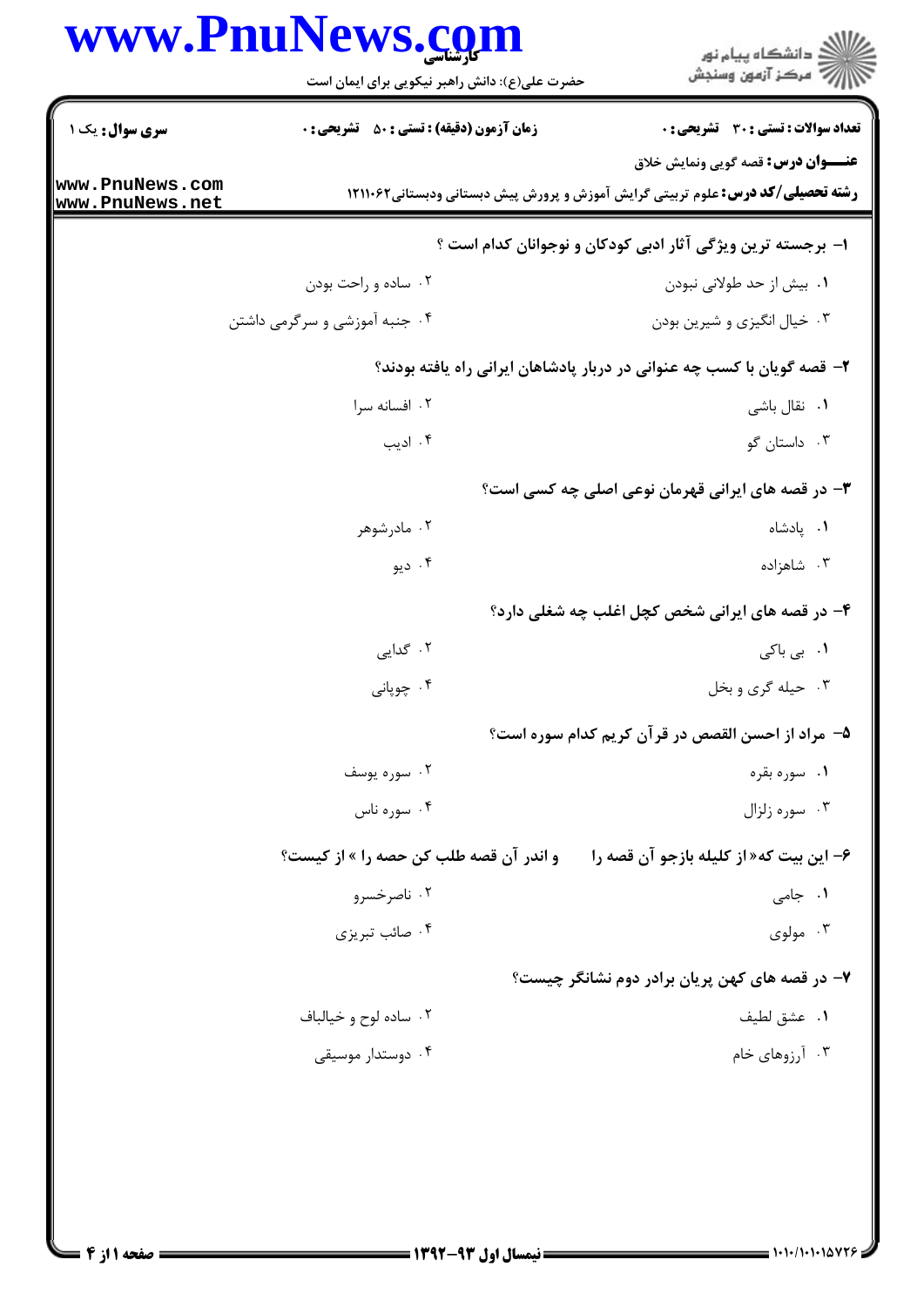|                                                                                              | www.PnuNews.com<br>حضرت علی(ع): دانش راهبر نیکویی برای ایمان است |  | ڪ دانشڪاه پيا <sub>م</sub> نور<br>∕7 مرڪز آزمون وسنڊش                                  |  |
|----------------------------------------------------------------------------------------------|------------------------------------------------------------------|--|----------------------------------------------------------------------------------------|--|
| <b>سری سوال : ۱ یک</b>                                                                       | <b>زمان آزمون (دقیقه) : تستی : 50 ٪ تشریحی : 0</b>               |  | <b>تعداد سوالات : تستی : 30 ٪ تشریحی : 0</b>                                           |  |
| www.PnuNews.com                                                                              |                                                                  |  | <b>عنـــوان درس:</b> قصه گویی ونمایش خلاق                                              |  |
| www.PnuNews.net                                                                              |                                                                  |  | <b>رشته تحصیلی/کد درس:</b> علوم تربیتی گرایش آموزش و پرورش پیش دبستانی ودبستانی1۲۱۱۰۶۲ |  |
| ۸– در قصه های کهن موجوداتی مثل دیوها و کوتوله ها معمولاً چه وقت به قلمرو انسان وارد می شوند؟ |                                                                  |  |                                                                                        |  |
|                                                                                              |                                                                  |  | ۰۱ شب و روز                                                                            |  |
|                                                                                              |                                                                  |  | ۰۲ روزها                                                                               |  |
|                                                                                              |                                                                  |  | ۰۳ عصرها                                                                               |  |
|                                                                                              |                                                                  |  | ۰۴ شب ها                                                                               |  |
|                                                                                              |                                                                  |  | ۹- مرحله آرمانی قصه برای کودکان و نوجوانان از چه سنی آغاز می شود؟                      |  |
|                                                                                              |                                                                  |  | ۱. ۱۳ سالگی                                                                            |  |
|                                                                                              |                                                                  |  | ۰۲ سالگی                                                                               |  |
|                                                                                              |                                                                  |  | ۰۳ ۱۵ سالگی                                                                            |  |
|                                                                                              |                                                                  |  | ۲۰ ۲۰ سالگی                                                                            |  |
|                                                                                              |                                                                  |  | ∙۱− انتخاب کتاب قصه برای کودکان در گام نخست باید مبتنی بر چه چیزی باشد؟                |  |
|                                                                                              | ۰۲ سن کودک                                                       |  | ٠١ تمايلات بزرگسالان                                                                   |  |
|                                                                                              | ۰۴ قیمت کتاب                                                     |  | ۰۳ تجربه علمی                                                                          |  |
|                                                                                              |                                                                  |  | 11- چکیده داستان معمولاً روی برگه هایی در کدام مقطع زیر ثبت می شود؟                    |  |
|                                                                                              | ۰۲ ه/۸ - ۴/۵ سانتی متر                                           |  | ۰۱ ه/۵ - ۲/۵ سانتی متر                                                                 |  |
|                                                                                              | ۰۴ ـ ۷/۵ - ۷/۵ سانتی متر                                         |  | $\Delta/\Delta - 1 \cdot \Delta$ سانتی متر $\Delta/2 - 1 \cdot \Delta$                 |  |
|                                                                                              |                                                                  |  | ۱۲- کدام گزینه درباره فضای مناسب برای قصه گویی غلط است ؟                               |  |
|                                                                                              | ۰۲ قصه گو با صدای قوی تری قصه بگوید                              |  | ٠١ دانش آموزان بسيار نزديك به معلم قرار بگيرند                                         |  |
|                                                                                              | ۰۴ قصه گویی در کنار آتش اردو علاقه مندان زیادی دارد              |  | ۰۳ جای قصه گویی در معرض تابش مستقیم آفتاب باشد                                         |  |
|                                                                                              |                                                                  |  | ۱۳- مهم ترین موضوعات نقل قصه در چایخانه های سنتی ایرانی کدام بوده است؟                 |  |
|                                                                                              | ۰۲ شاهنامه خوانی فردوسی                                          |  | ٠١. حكايات افسانه اي                                                                   |  |
|                                                                                              | ۰۴ داستانهای خیالی                                               |  | ۰۳ قصص عامیانه                                                                         |  |
|                                                                                              |                                                                  |  | ۰۱۴ ابزار اصلی قصه گو برای انتقال داستان به شنونده چیست؟                               |  |
|                                                                                              | ۰۲ صدا و کلمات                                                   |  | ۰۱ عصای او                                                                             |  |
|                                                                                              | ۰۴ هیجانات                                                       |  | ۰۳ لباس مخصوص قصه گویی                                                                 |  |
| = 4 مفحه 12: 4 =                                                                             |                                                                  |  |                                                                                        |  |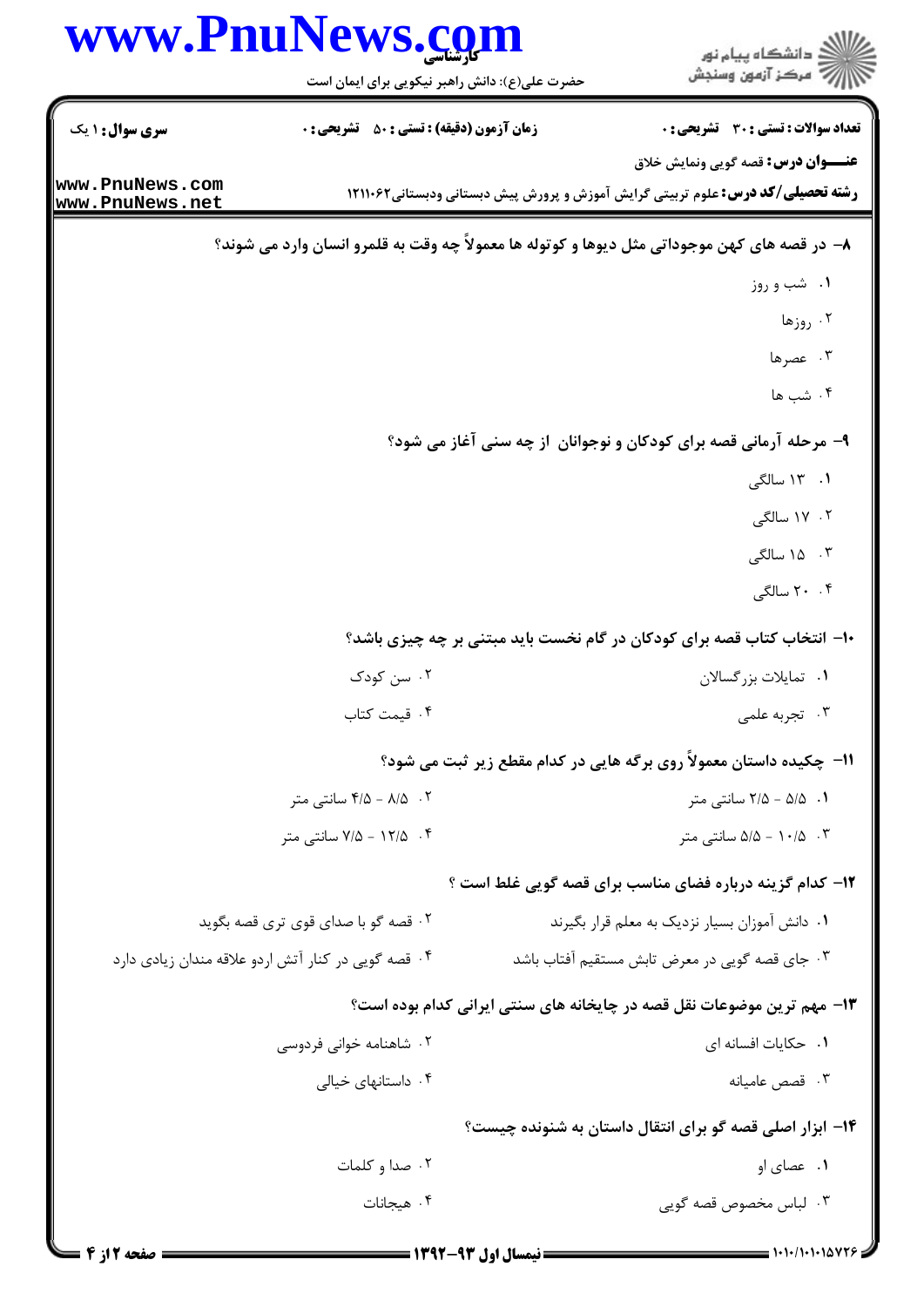|                                    | www.PnuNews.com<br>حضرت علی(ع): دانش راهبر نیکویی برای ایمان است | ِ<br>∭ دانشڪاه پيام نور<br>∭ مرڪز آزمون وسنڊش                                                                                |
|------------------------------------|------------------------------------------------------------------|------------------------------------------------------------------------------------------------------------------------------|
| سری سوال: ۱ یک                     | <b>زمان آزمون (دقیقه) : تستی : 50 ٪ تشریحی : 0</b>               | تعداد سوالات : تستى : 30 ٪ تشريحي : 0                                                                                        |
|                                    |                                                                  | <b>عنـــوان درس:</b> قصه گویی ونمایش خلاق                                                                                    |
| www.PnuNews.com<br>www.PnuNews.net |                                                                  | <b>رشته تحصیلی/کد درس:</b> علوم تربیتی گرایش آموزش و پرورش پیش دبستانی ودبستانی1۲۱۱۰۶۲                                       |
|                                    |                                                                  | 1۵– کدامیک از موارد زیر از صفات مثبت قصه گو محسوب می شود؟                                                                    |
|                                    | ۰۲ تیک رفتاری داشته باشد.                                        | ۰۱ تکیه کلام داشته باشد.                                                                                                     |
|                                    | ۰۴ صدایش کلفت و بم باشد.                                         | ۰۳ از مخاطبان بزرگ تر باشد.                                                                                                  |
|                                    |                                                                  | ۱۶– پایان جلسه قصه گویی به چه عامل بستگی دارد؟                                                                               |
|                                    | ۰۲ شنوندگان                                                      | ٠١ زمان و مكان قصه گويي                                                                                                      |
|                                    | ۰۴ محتوای داستان                                                 | ۰۳ قصه گو                                                                                                                    |
|                                    |                                                                  | ۱۷- به طور کلی خوب است که معلم در طول هفته چند قصه بگوید؟                                                                    |
|                                    | $Y \cdot Y$                                                      | $\setminus$ $\setminus$                                                                                                      |
|                                    | $\mathfrak{f}$ . $\mathfrak{f}$                                  | $\mathbf{r}$ . $\mathbf{r}$                                                                                                  |
|                                    |                                                                  | ۱۸- در قرآن کریم چند قصه درباره حیوانات و کارهای آنان یاد شده است؟                                                           |
|                                    | $1 - .7$                                                         | $\lambda$ . $\lambda$                                                                                                        |
|                                    | 7V . F                                                           | 19.7                                                                                                                         |
|                                    |                                                                  | ۱۹- پیامبران و مصلحان بزرگ جوامع بشری از جمله پیامبر اکرم(ص) از قصه گویی به چه منظوری استفاده کرده اند؟                      |
|                                    | ۰۲ صحبت                                                          | ۰۱ تربیت                                                                                                                     |
|                                    | ۰۴ نبوت                                                          | ۰۳ حکمت                                                                                                                      |
|                                    |                                                                  | <b>۲۰</b> - نخستین زنجیره از ارزش گذاری انسان چه جنبه ای را شامل می شده است؟                                                 |
|                                    | ۰۲ عاطفی                                                         | ۰۱ عقلان <sub>ی</sub>                                                                                                        |
|                                    | ۰۴ اقتصادی                                                       | ۰۳ جسمانی                                                                                                                    |
|                                    |                                                                  | <b>۲۱</b> - بهترین کارگاه برای یادگیری چگونگی ارزش گذاری اثر ادبی در کدام شیوه نقد شکل می گیرد؟                              |
|                                    | ۰۲ نقد سنتی                                                      | ۰۱ نقد سلیقه ای                                                                                                              |
|                                    | ۰۴ نقد حضوری                                                     | ۰۳ نقد تفسیری                                                                                                                |
|                                    |                                                                  | ۲۲- در کدام شیوه نقد ، عوامل بیرونی و آنچه غیر ادبی انگاشته می شود کنار نهاده می شود و تمرکز بر آنالیز یا تجزیه متن<br>است ؟ |
| ۰۴ نقد تفسیری                      | ۰۳ نقد تطبيقي مؤلف                                               | ۰۲ نقد ساخت گرا<br>۰۱ نقد ايدئولوژيک                                                                                         |
|                                    |                                                                  |                                                                                                                              |